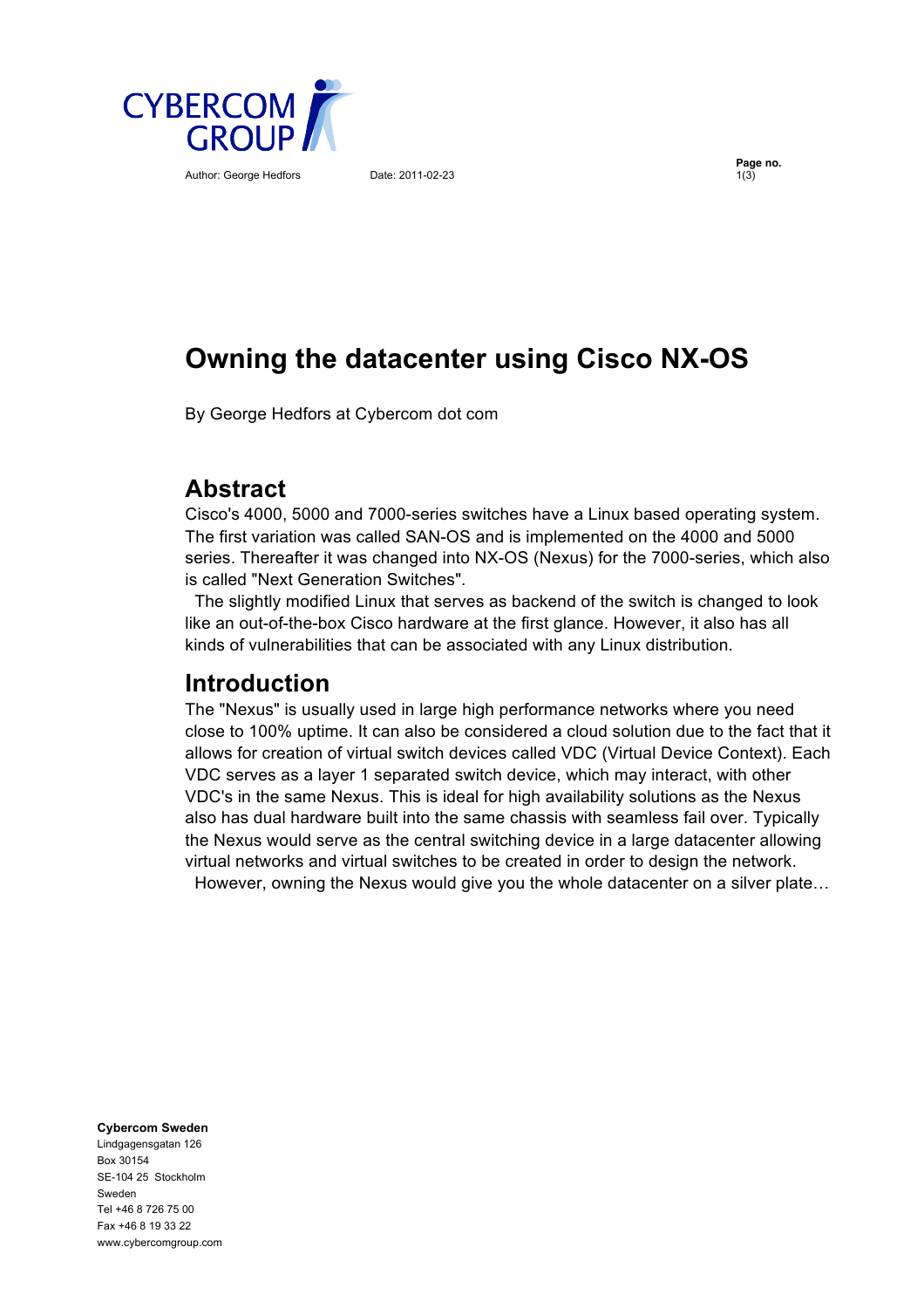

Author: George Hedfors Date: 2011-02-23

**Page no.**

## **Brief History**

The research began as George Hedfors was assessing the security of a newly designed high availability network controlled by the Nexus. During the assessment, a core vulnerability was discovered as the whole Nexus suddenly failed over during a routine layer 2 attack. The attack consisted of FX's old CDP (Cisco Discovery Protocol) flooding and denial of service attack, first demonstrated in the year 2001. Thereafter George continued to research potential vulnerabilities, as the Nexus also is available for VMware as a virtual switch virtualization..

### **Vulnerabilities**

As the Nexus no longer consists of the classic Cisco IOS kernel-only operating system, they've redesigned everything. Protocols and such are now handled by the Linux operating system as operating system daemons that "obviously" need rootlevel system access.

### **CDP heap overflow**

The CDP daemon is designed to receive packets on layer 2 in order to register other Cisco devices in the same network. Devices transmit a number of details using CDP, including the device name. The name may be up 255 characters long according to the protocol specification.

 The vulnerability consists of a classic integer truncation error where the device name length is specified by an integer (32-bit), which is thereafter converted into a byte (8-bit). This means that if the size is larger than 8-bits, it will be too long. If then one specifies a size larger then 8-bits, it will consequently be truncated into an 8-bit number and you have your heap overflow once the original content size is read into the much too small allocated space.

### **GDB server CLi escape**

There is a "hidden" command, which one can use to trigger the execution of a GDB server. This is a function generally used by support technicians from Cisco to debug problems that may occur. Once knowing about the hidden gdb command, one can list the current processes ("show processes") and choose any process ID to debug using GDB. It's then possible to connect a remote computer to the GDB server in order to debug the running process.

 As everyone who has some knowledge of GDB knows, it's possible to "call" any function in the process that is being debugged. This means that one could call on "/bin/id" for example or any other binary of choosing. Doing that and some other untold details, it's possible to escape from the Cisco CLi into the backend Linux gaining the privilege of the process that executed the shell.